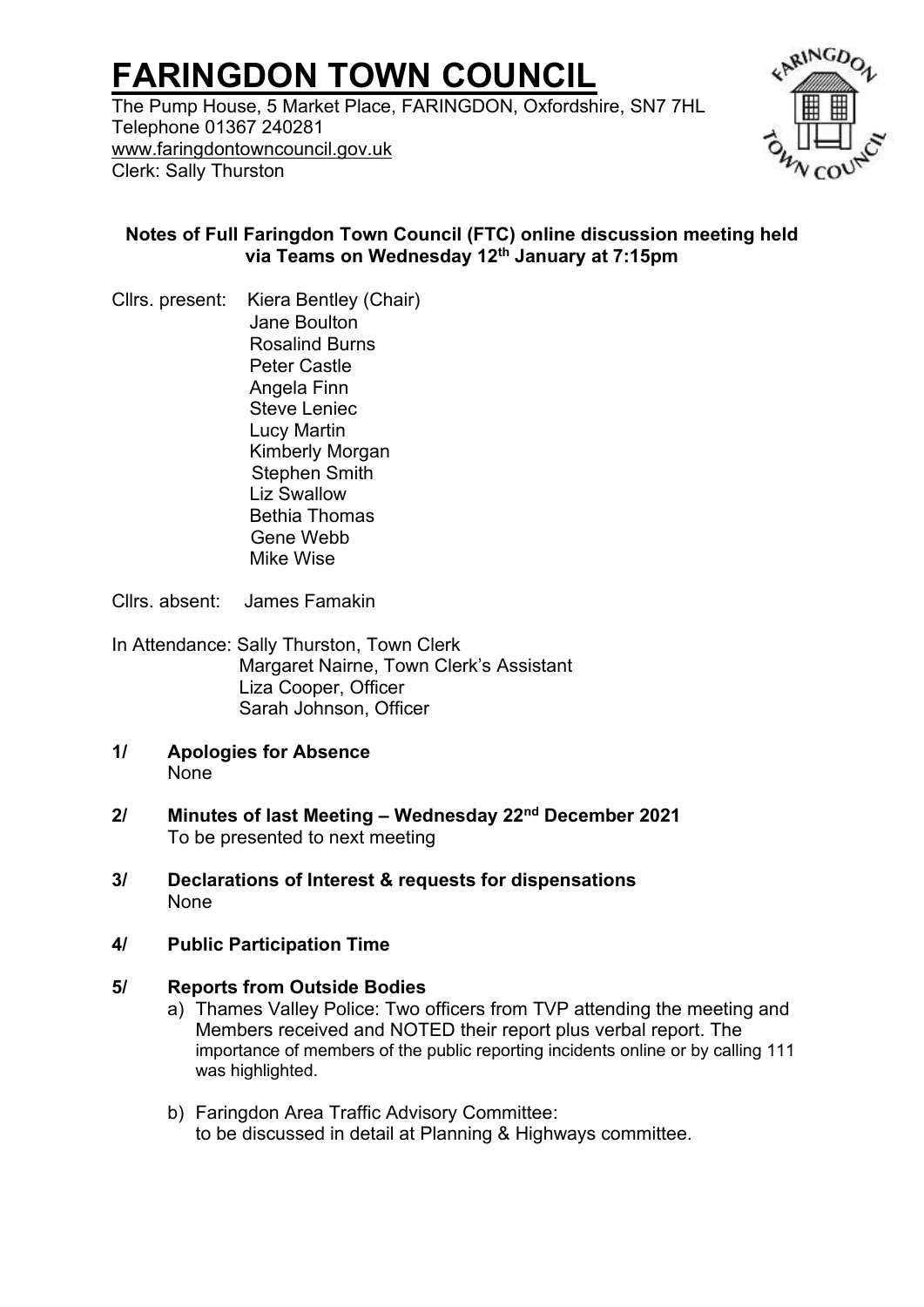# **6/ County Councillor's Report**

Members NOTED a report from County Cllr Thomas.

Cllr Thomas to discuss with Town Clerk sending a letter in support of 20MPH zone.

Members further discussed Cllr Thomas's suggestion that members of FTC attend District and County Council meetings to lend weight to FTC causes.

# **7 District Councillors' Report**

Members NOTED a report from District Cllrs. Thomas and Grant. Cllr Grant agreed to:

- In the light of the Brackendale redevelopment to ensure Faringdon's housing needs are considered as part of the planning process.
- Continue to highlight the need for a cycle path off Fernham Road
- Pursue reported issues regarding a wildlife corridor on the development land south of Highworth Road. Individual should be encouraged to write to him with details.

# **8/ Chair's Activity Report**

Cllr Bentley will send out her Town Mayor's activity report.

# **9/ Reports from Committees and Working Parties:**

Members NOTED minutes and reports of the following committee meetings

- a) Finance and Audit Committee: 15<sup>th</sup> December 2021
- b) Town Regeneration Working Party: 15<sup>th</sup> December 2021
- c) Planning & Highways Committee: 22nd December 2021

### **10/ Clerk's Report & Schedule of Payments**

- a) Members NOTED a Clerk's activity report.
- b) Cllr Bentley PROPOSED the schedule of payments up to and including  $12<sup>th</sup>$  January 2022 be paid under delegated authority. This was AGREED.

### **11/ Calendar of Meetings**

Councillors discussed a draft calendar of meetings from 1st April 2022 to 30th April 2023, moving most meetings to Mondays starting at 7pm. It was agreed this needed further consideration and would be brought back to the next meeting.

### **12/ Twinning between Faringdon and Konigstein im Taunus**

Lengthy discussion ref a request from Konigstein im Taunus, Germany, for a formal Twinning Partnership with Faringdon. Clerk to put video link from Konigstein on a sharepoint. It was agreed to proceed to the next stage.

### **13/ Community Governance Review (CGR) during 2022**

A report regarding warding, as requested at the last meeting, was noted. It was agreed that wards at parish level should not be pursued. However, councillors discussed suggestion that Faringdon be split into wards but at District Council level only. The deadline for suggestions to District Council is 21/1/22. Cllr Wise proposed that it be suggested, as part of the CGR, the town be divided into Wards at District level only. This was agreed.

### **14/ Items for information only**